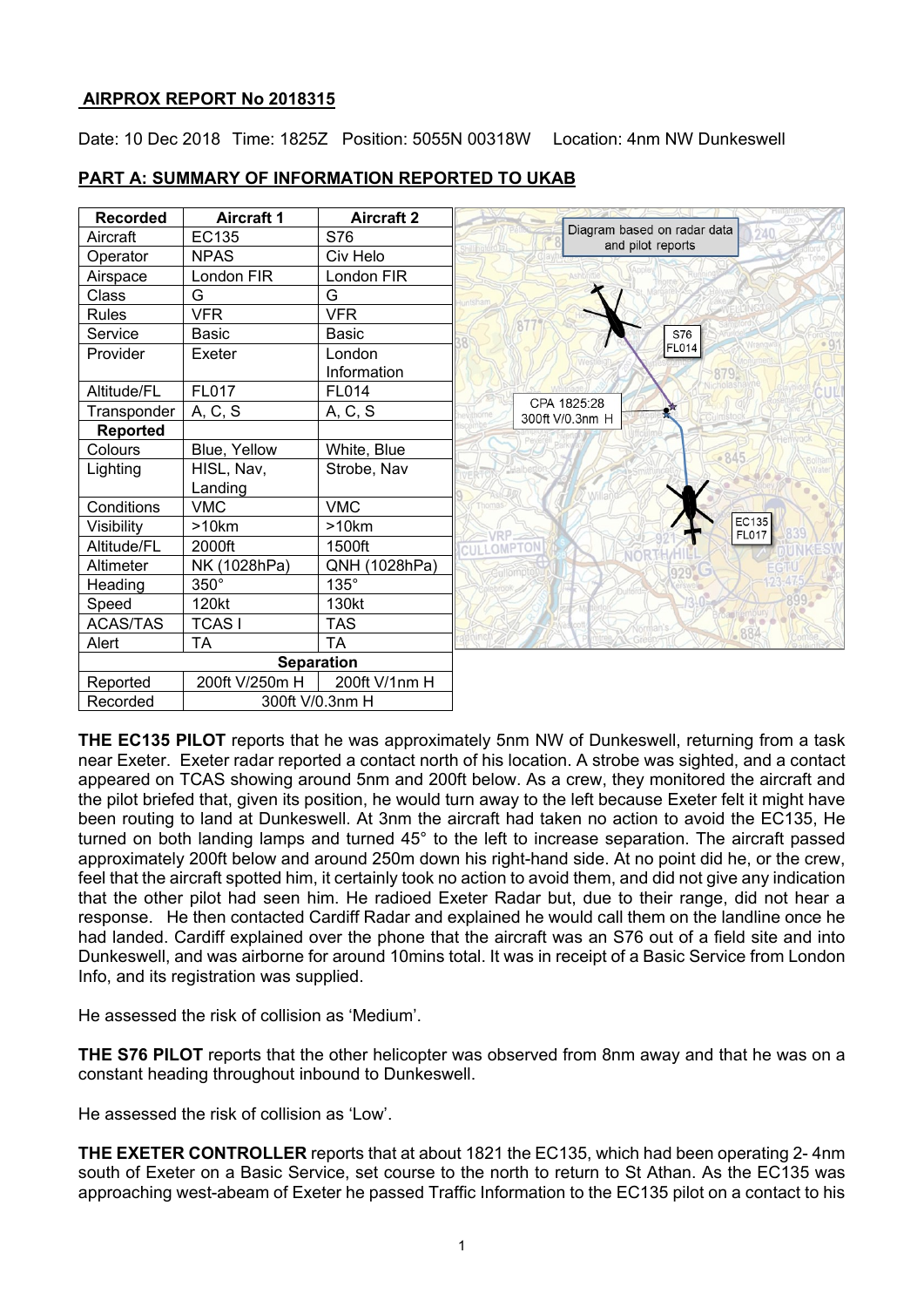north-northwest, range about 5nm indicating 1800ft and tracking towards Dunkeswell, indicating 400ft below. The EC135 pilot acknowledged this information. After the aircraft passed each other the EC135 pilot asked if he knew the identity of the other aircraft as it had not altered course. He advised the EC135 pilot that the other aircraft was wearing a London Information squawk. The EC135 pilot said that he had altered course to avoid the other aircraft. He then continued to St Athan.

### **Factual Background**

The weather at Exeter was recorded as follows:

METAR EGTE 101820Z 16003KT 9999 FEW020 SCT037 07/06 Q1028

#### **Analysis and Investigation**

### **UKAB Secretariat**

The EC135 and S76 pilots shared an equal responsibility for collision avoidance and not to operate in such proximity to other aircraft as to create a collision hazard<sup>1</sup>. If the incident geometry is considered as converging then the S76 pilot was required to give way to the EC135[2](#page-1-1).



Figure 1: 1824:59

## **Summary**

 $\overline{a}$ 

An Airprox was reported when an EC135 and a S76 flew into proximity NW of Dunkeswell at 1825hrs on Monday 10<sup>th</sup> December 2018. Both pilots were operating under VFR in VMC, the EC135 pilot in receipt of a Basic Service from Exeter and the S76 pilot in receipt of a Basic Service from London Information.

<span id="page-1-0"></span><sup>1</sup> SERA.3205 Proximity.

<span id="page-1-1"></span><sup>2</sup> SERA.3210 Right-of-way (c)(2) Converging.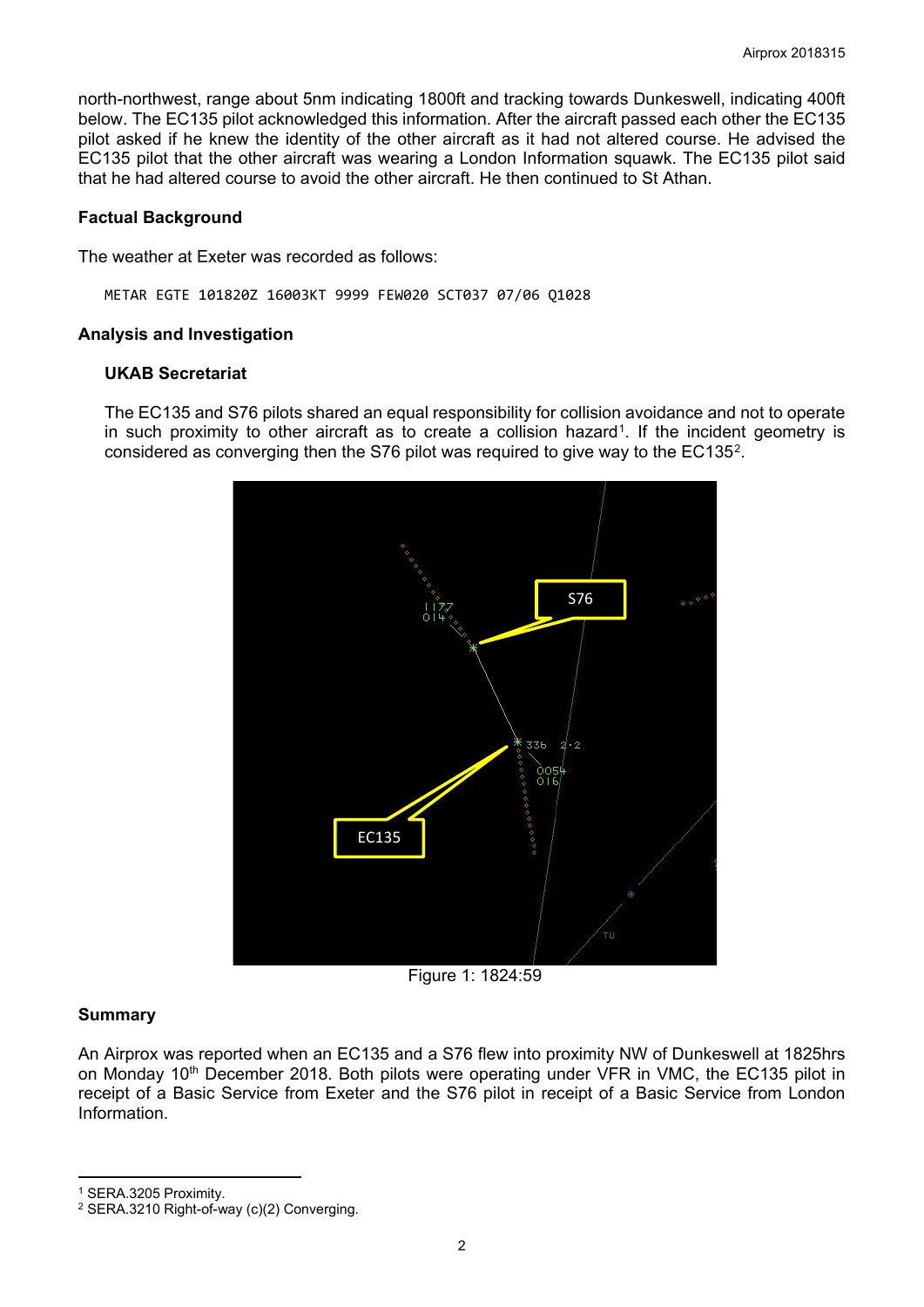## **PART B: SUMMARY OF THE BOARD'S DISCUSSIONS**

Information available consisted of reports from the pilots of both aircraft, radar photographs/video recordings and reports from the air traffic controllers involved.

The Board began by looking at the actions of the Exeter controller. Even though the EC135 pilot was under only a Basic Service and there was no requirement to monitor the flight, the Exeter controller had passed Traffic Information to the EC135 pilot on the S76 which served to increase the EC135 pilot's SA. The Board commended the controller for his vigilance and pro-active controlling.

The Board then turned to the actions of the S76 pilot. He had been routing to land at Dunkeswell and had reported seeing the EC135 at 8nm. Although noting that at night that it can sometimes be difficult to discern closure geometry, members were unanimous in their opinion that it would have been prudent for the S76 pilot to have altered his course to ensure separation from the traffic that he could presumably see was converging from the right. Moreover, once they had closed to within a few miles, the S76 pilot could not have known the intentions of the EC135 pilot and should have ensured sufficient allowance for any unpredictable changes in flight path that might occur if the EC135 pilot had not seen him. Members also noted that the S76 pilot was in communication with London Information at the time and, accepting that initial radio coverage might not have extended to his departure site, GA and helicopter members agreed that the S76 pilot would have been better served by contacting Exeter for a suitable service even if this meant that he had to climb to gain contact.

The Board then turned to the actions of the EC135 pilot. He had seen the S76, had received warnings from his TCAS, and had received Traffic Information from Exeter. Helicopter pilots commented that although he had received Traffic Information whilst under a Basic Service, he too might have been better served by requesting a Traffic Service, and from transiting at a higher altitude to ensure radio coverage (accepting that the Exeter weather showed FEW at 2000ft and so the Board could not determine whether the cloud structure permitted a higher transit altitude). Ultimately, the Board noted that the EC135 pilot had maintained track and speed as they converged (as required under the Rules of the Air) but had acted in a timely and effective fashion when it became apparent that the S76 pilot had either not seen him or was not going to give way and resolve the conflict to his level of comfort.

The Board then looked at the cause and risk. They agreed that the S76 pilot was visual with the EC135 from 8nm but had not deviated from his track even though the EC135 was converging on his right. Given that it was night and that the S76 pilot could not have known the intentions of the EC135 even if he had judged that vertical separation was sufficient, the Board concluded that the cause of the incident was that the S76 pilot had flown into conflict with the EC135. Turning to the risk, members noted that both pilots were visual with the other aircraft at range, and that the EC135 pilot had turned to avoid the S76 in plenty of time. They were unanimous in agreeing that this turn had been timely and effective and so, although safety had been reduced, they determined that there had been no risk of collision; risk Category C.

#### **PART C: ASSESSMENT OF CAUSE AND RISK**

Cause: The S76 pilot flew into conflict with the EC135.

Degree of Risk: C.

#### Safety Barrier Assessment<sup>[3](#page-2-0)</sup>

 $\overline{a}$ 

In assessing the effectiveness of the safety barriers associated with this incident, the Board concluded that the key factors had been that:

<span id="page-2-0"></span><sup>&</sup>lt;sup>3</sup> The UK Airprox Board scheme for assessing the Availability, Functionality and Effectiveness of safety barriers can be found on the [UKAB Website.](http://www.airproxboard.org.uk/Learn-more/Airprox-Barrier-Assessment/)